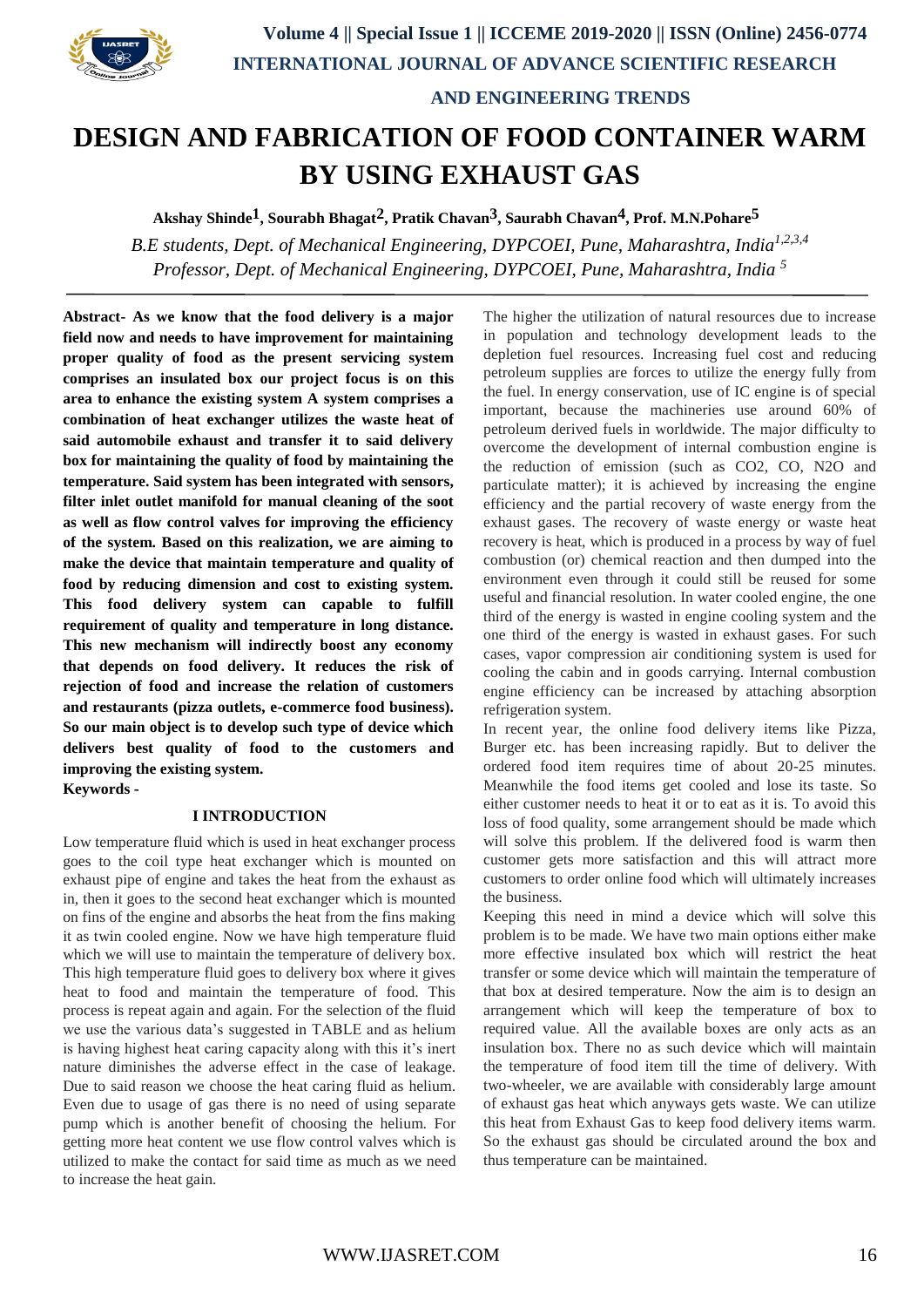

# **Volume 4 || Special Issue 1 || ICCEME 2019-2020 || ISSN (Online) 2456-0774 INTERNATIONAL JOURNAL OF ADVANCE SCIENTIFIC RESEARCH AND ENGINEERING TRENDS**

1. To make an arrangement which will keep ordered food warm till it reaches the customer

2. Now the aim is to design an arrangement which will keep the temperature of box to required value. All the available boxes are only acts as an insulation box. There no as such device which will maintain the temperature of food item till the time of delivery.

3. With two-wheeler, we are available with considerably large amount of exhaust gas heat which anyways gets waste. We can utilize this heat from Exhaust Gas to keep food delivery items warm. So the exhaust gas should

4. Be circulated around the box and thus temperature can be maintained.

#### **1.1 PROBLEM STATEMENT**

Online food business is increasing day by day. There are many problems regarding food delivery like bad quality, poor packing, different taste, timing, etc. When delivering perishable goods like meals it's very important for every business to make sure it reaches their foodies fresh, hot (or chilled) and exactly the way they want it to taste. But as we know that maintain temperature and quality of food in food delivery is the major problem. In a recent time, existing box as a insulating box is used, They are failed to maintain temperature in a long distance. Quality of food is also affected in a long distance. Nowadays there are many methods available for deliver heated food but some are ineffective, some are complex and costly. There is need for the improvement in present methods of food delivery. These conventional methods are failed to maintain temperature and quality of food for a period of time.

#### **1.2 OBJECTIVES**

The main objectives of the project are as follows:

• To make arrangement within compact box volume only, so that it shouldn't disturb the vehicle structure.

• To make use of available exhaust gas heat from delivery vehicle.

• To build an economical system so that it should be convenient to implement.

• To increase the efficacy of food delivery box with the help of filter

### **1.3 SCOPE**

The project touches the practical problem faced by the online food delivery system. The main focus is to make use of exhaust gas heat of delivery vehicle to keep the food item warm in such a way that it shouldn't add much cost to the system. The system should be maintenance free and should be easy to use. The setup fabricated in this project can be used as basic type of design for further development of food delivery system.



### **Figure 1 Food-Warming Arrangement for a Food-Delivering Motor Vehicle II SETUP DESCRIPTION**

In this set up connecting pipe is connected to the silencer of the bike through which exhaust gas will come out some part of the exhaust gas is diverted toward the delivery box through the connecting pipe then this gas is left at the lower part of the delivery box and this heat of exhaust gas will be used up to keep the product warm with the help of the metal sheet (copper sheet) because of the high thermal conductivity.



**III SYSTEM COMPONENTS**

### **3.1.1Delivery Box**

Delivery box material is taken as FRP (Fiber Reinforced plastic) . The reason behind selecting FRP is as follows:

1. Fibers can be oriented to reinforce against specific stresses, increasing the durability and safety.